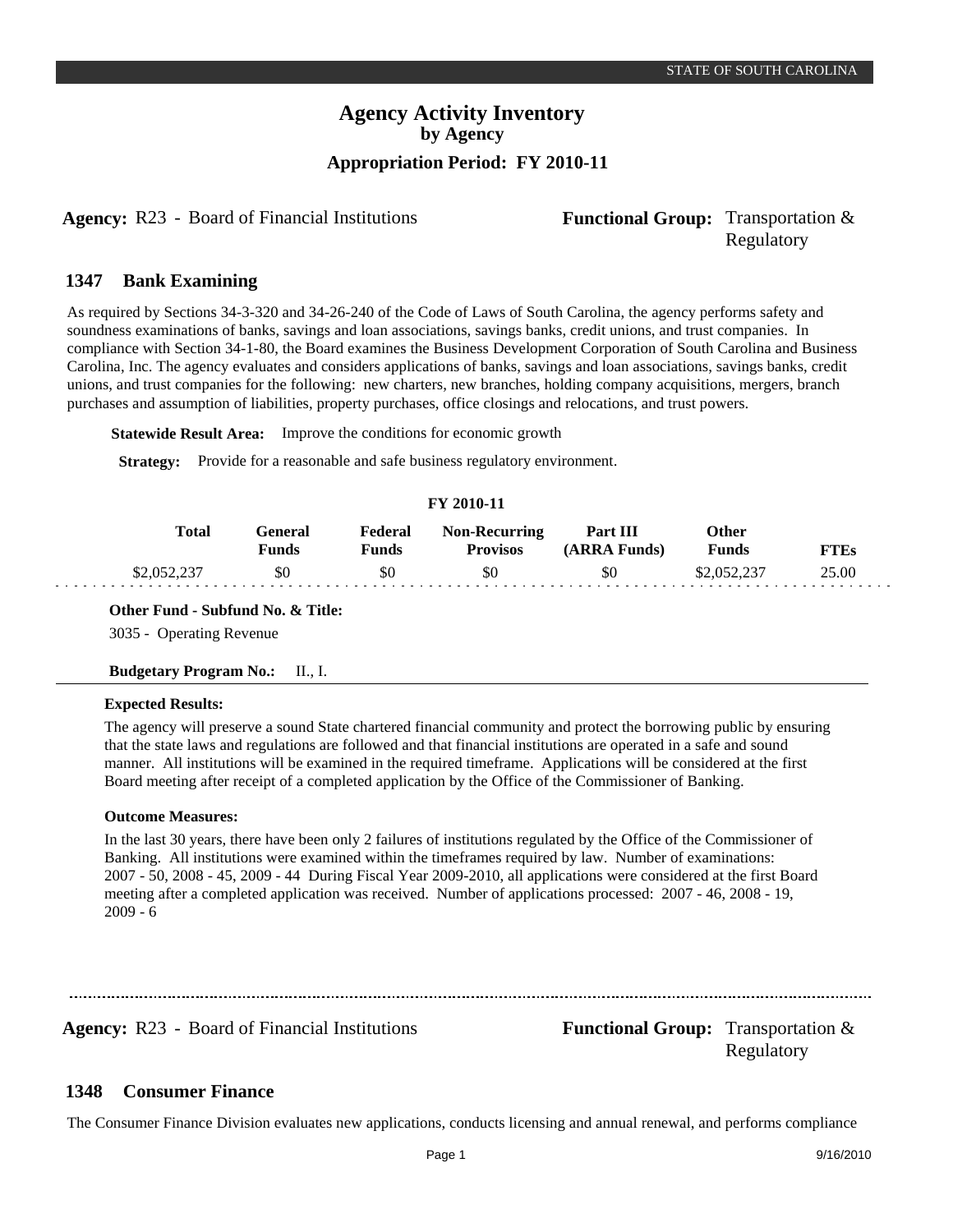### **Agency Activity Inventory by Agency Appropriation Period: FY 2010-11**

examinations of consumer finance companies, deferred presentment services, check cashing companies, mortgage lenders/servicers and their loan originators. (See 34-39-150 and 34-39-190, 34-41-40 and 34-41-70, 34-29-30 and 34-29-90, 37-3-503 and 37-3-506, 37-22-140 and 37-22-150 and 37-220). The Consumer Finance Division conducts various types of supervisory and enforcement activities to detect and take corrective action for violations of the regulatory statutes applicable to financial institutions. Activities include: complaint processing, investigation, and appropriate action against consumer loan companies, deferred presentment services, check cashing companies, and mortgage lenders/servicers and their loan originators

**Statewide Result Area:** Improve the conditions for economic growth

**Strategy:** Provide for a reasonable and safe business regulatory environment.

### **FY 2010-11**

| Total       | General<br>Funds | Federal<br>Funds | <b>Non-Recurring</b><br><b>Provisos</b> | Part III<br>(ARRA Funds) | Other<br>Funds | FTEs  |
|-------------|------------------|------------------|-----------------------------------------|--------------------------|----------------|-------|
| \$2,016,838 | \$0              | \$0              | \$0                                     | \$0                      | \$2,016,838    | 21.00 |

**Other Fund - Subfund No. & Title:**

3035 - Operating Revenue

**Budgetary Program No.:** III., I.

### **Expected Results:**

Respond to new consumer loan and check cashing applications within 30 days from receipt of completed application. Ensure that only applicants who meet minimum qualifications are licensed. Examine all applications for financial integrity, including the review of bank/financial statements, perform credit checks, criminal background checks, and field investigations. Improve the economic vitality of businesses and individuals. Examine all financial institutions within the statutory time period. Promote a healthy business climate by ensuring that licensees remain in compliance, while protecting the consumers of South Carolina. Process and complete complaints within 30 days of receipt. Promote voluntary resolution of consumer complaints with licensees. Reexamine licensees, if necessary, within 60 days to ensure corrective action and to determine whether additional action may be warranted.

### **Outcome Measures:**

Percentage of applications received and processed within 30 days. 2007 - 100%, 2008 - 100%, 2009 - 100% Number of licenses issued. 2007 - 483 , 2008 - 347, 2009 - 293 Percentage of examinations performed, as required by law. 2007 - 100%, 2008 - 100%, 2009 - 100% Percentage of complaints received and completed within 30 days. 2007 - 91%, 2008 - 92%, 2009 - 95% Percentage of examinations requiring corrective action. 2007 - 15%, 2008 - 17%, 2009 - 19%